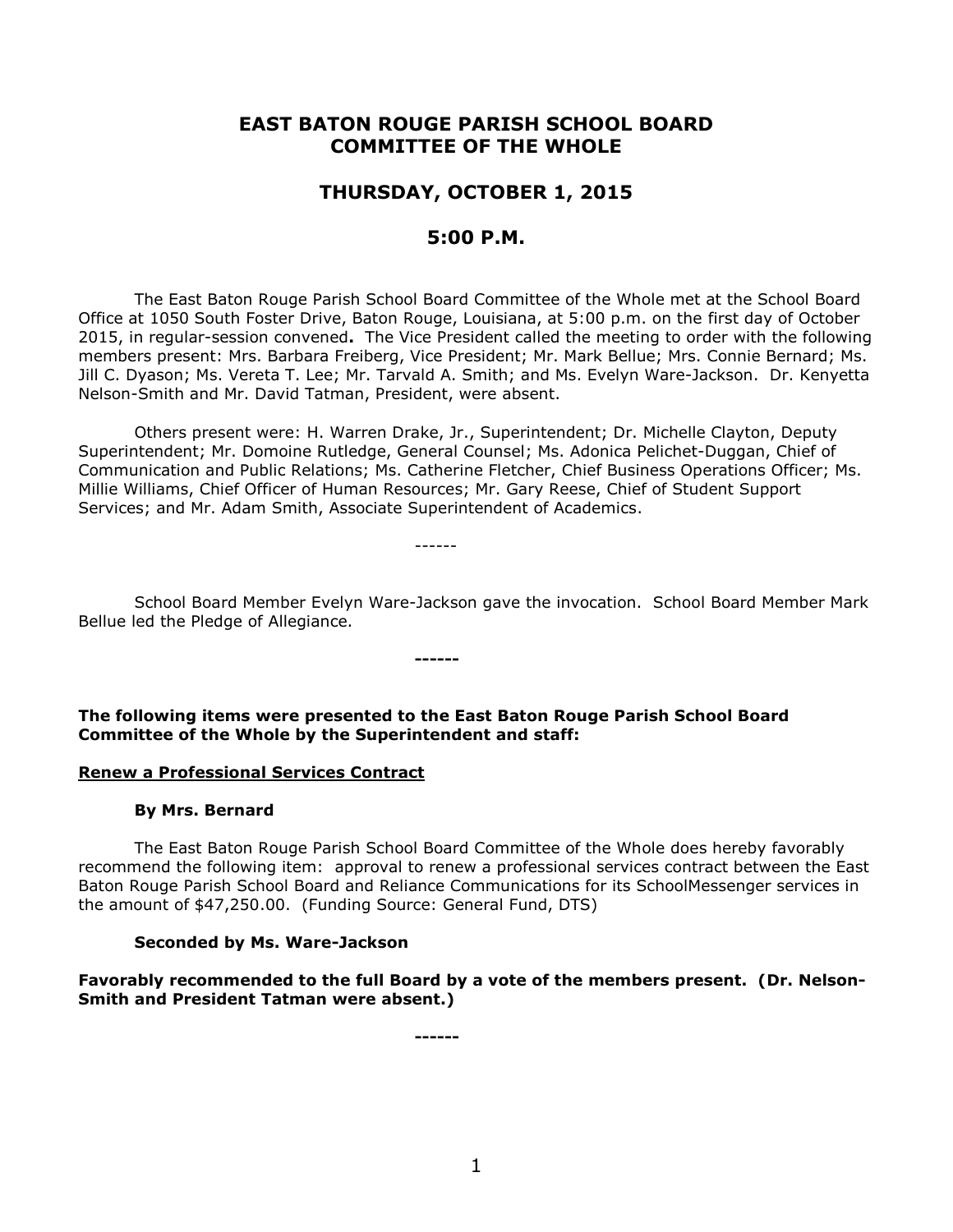## **Renewal of a Contract**

## **By Ms. Lee**

The East Baton Rouge Parish School Board Committee of the Whole does hereby favorably recommend the following item: approval to renew a contract between the East Baton Rouge Parish School Board and the EBR City Parish Government in the amount of \$134,110.00 to provide adult education classes for inmates at the East Baton Rouge Parish Prison from January 1, 2016, through December 31, 2016. (Funding Source: City Parish Grant).

## **Seconded by Mr. Bellue**

**Favorably recommended to the full Board by a vote of the members present. (Dr. Nelson-Smith and President Tatman were absent.)**

**------**

# **Renewal of a Professional Services Contract**

## **By Mr. Bellue**

The East Baton Rouge Parish School Board Committee of the Whole does hereby favorably recommend the following item: approval to renew a professional services contract between the East Baton Rouge Parish School Board and Education Foundations, LLC, in the amount of \$16,000.00 for equitable services for remediation for the 2015-2016 school year. (Funding Source: Title I – Nonpublic)

# **Seconded by Mr. Smith**

**Favorably recommended to the full Board by a vote of the members present. (Dr. Nelson-Smith and President Tatman were absent.)**

**------**

# **Renewal of a Professional Services Contract**

#### **By Ms. Lee**

The East Baton Rouge Parish School Board Committee of the Whole does hereby favorably recommend the following item: approval to renew a professional services contract between the East Baton Rouge Parish School Board and School Leadership Center of Greater New Orleans, in the amount of \$12,100.00 for coaching, mentoring, and leadership development. (Funding Source: Title II-Non-public)

# **Seconded by Mr. Bellue**

**Favorably recommended to the full Board by a vote of the members present. (Dr. Nelson-Smith and President Tatman were absent.)**

**------**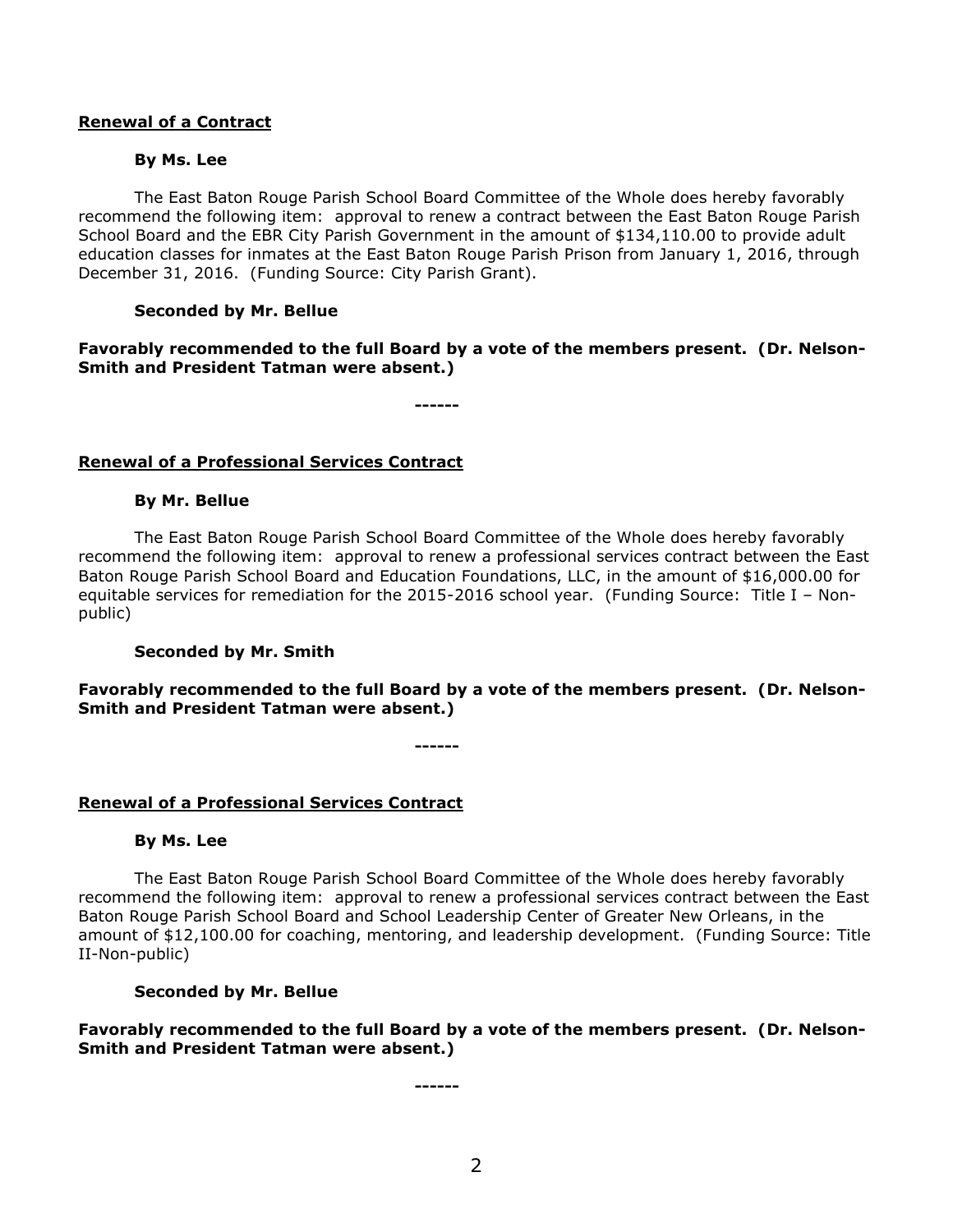# **Contract**

#### **By Mr. Smith**

The East Baton Rouge Parish School Board Committee of the Whole does hereby favorably recommend the following item: approval of a professional services contract between the East Baton Rouge Parish School Board and Soliant Health in the amount of \$12,500.00 for orientation and mobility evaluation and training to visually impaired students in the district. (Funding Source: IDEA-Part B).

#### **Seconded by Ms. Lee**

**Favorably recommended to the full Board by a vote of the members present. (Dr. Nelson-Smith and President Tatman were absent.)**

**------**

## **Consulting Contract**

## **By Ms. Lee**

The East Baton Rouge Parish School Board Committee of the Whole does hereby favorably recommend the following item: approval of a consulting contract with DiStefano & Associates, Inc., in the amount of \$75,000.00. This consulting contract is to provide training, leadership, support, and professional development for the Montessori Program. (Funding Source: Magnet).

#### **Seconded by Ms. Ware-Jackson**

**The vote on the motion was as follows:**

| Yeas: $(6)$    | Mr. Bellue, Ms. Dyason, Vice President Freiberg, Ms. Lee, Mr.<br>Smith, and Ms. Ware-Jackson |
|----------------|----------------------------------------------------------------------------------------------|
| Nays: $(0)$    | <b>None</b>                                                                                  |
| Abstained: (1) | <b>Mrs. Bernard</b>                                                                          |
| Absent: (2)    | Dr. Nelson-Smith and President Tatman                                                        |

**The motion was favorably recommended to the full Board.**

**------**

**Revised Job Description**

**By Ms. Ware-Jackson**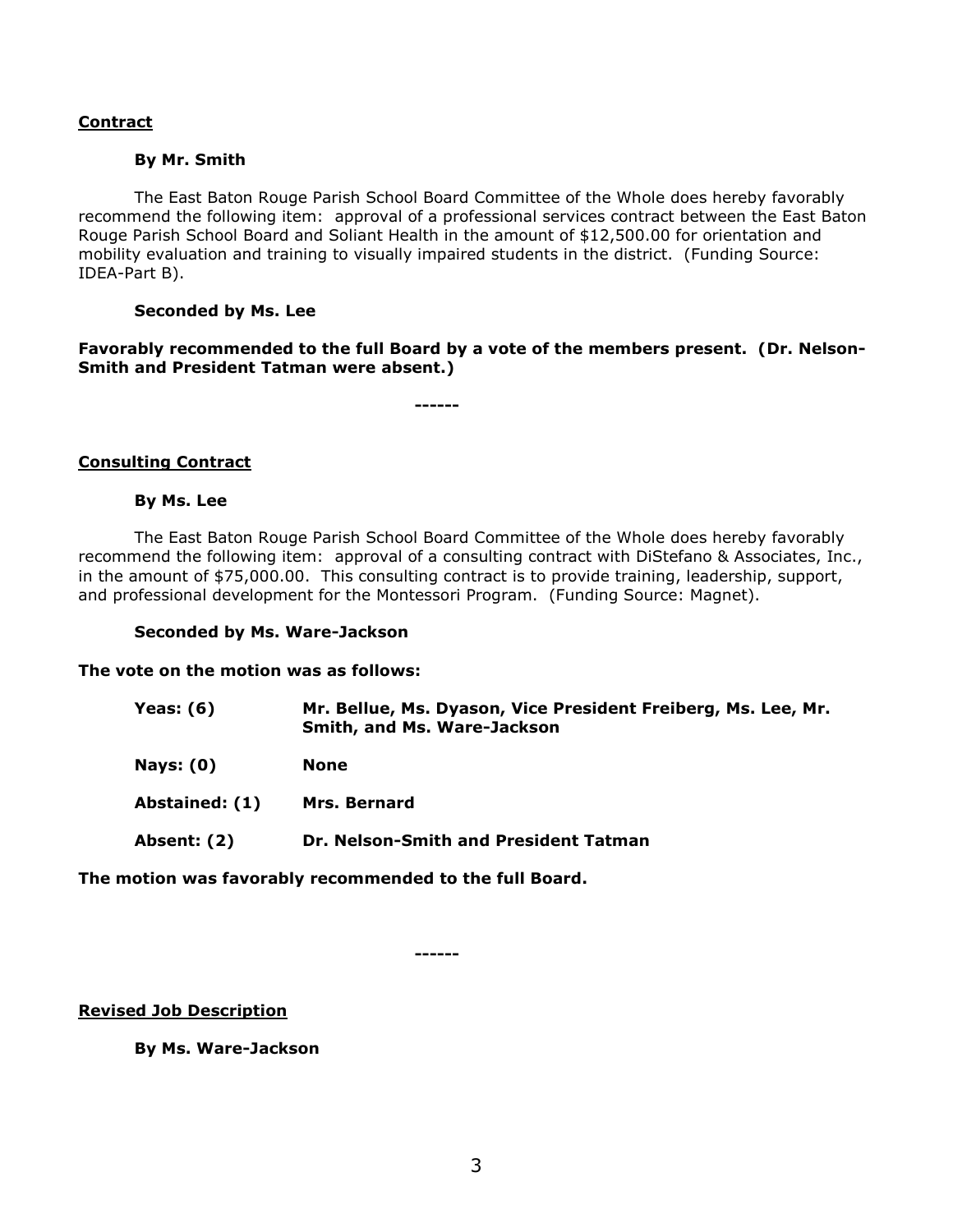The East Baton Rouge Parish School Board Committee of the Whole does hereby favorably recommend the following item: approval to revise the following job description: Magnet Lead Teacher to Magnet Site Coordinator.

## **Seconded by Mr. Bellue**

# **Favorably recommended to the full Board by a vote of the members present. (Dr. Nelson-Smith and President Tatman were absent.)**

**------**

## **Job Description**

## **By Ms. Lee**

The East Baton Rouge Parish School Board Committee of the Whole does hereby favorably recommend the following item: approval of the following job description: Truancy Officer.

## **Seconded by Mr. Smith**

**Favorably recommended to the full Board by a vote of the members present. (Dr. Nelson-Smith and President Tatman were absent.)**

------

#### **Job Description**

#### **By Mr. Smith**

Superintendent Drake requested the following item be deleted from the agenda: Approval of a job description for Executive Director for Counseling and Intervention.

#### **Seconded by Ms. Lee**

**Favorably recommended to the full Board by a vote of the members present. (Dr. Nelson-Smith and President Tatman were absent.)**

------

#### **Contract Extension**

#### **By Mr. Smith**

The East Baton Rouge Parish School Board Committee of the Whole does hereby favorably recommend the following item: approval of a contract extension between the East Baton Rouge Parish School Board and ARAMARK Management Services Limited Partnership to provide management services for custodial and facility maintenance for sixteen (16) months beginning March 1, 2016, through June 30, 2017.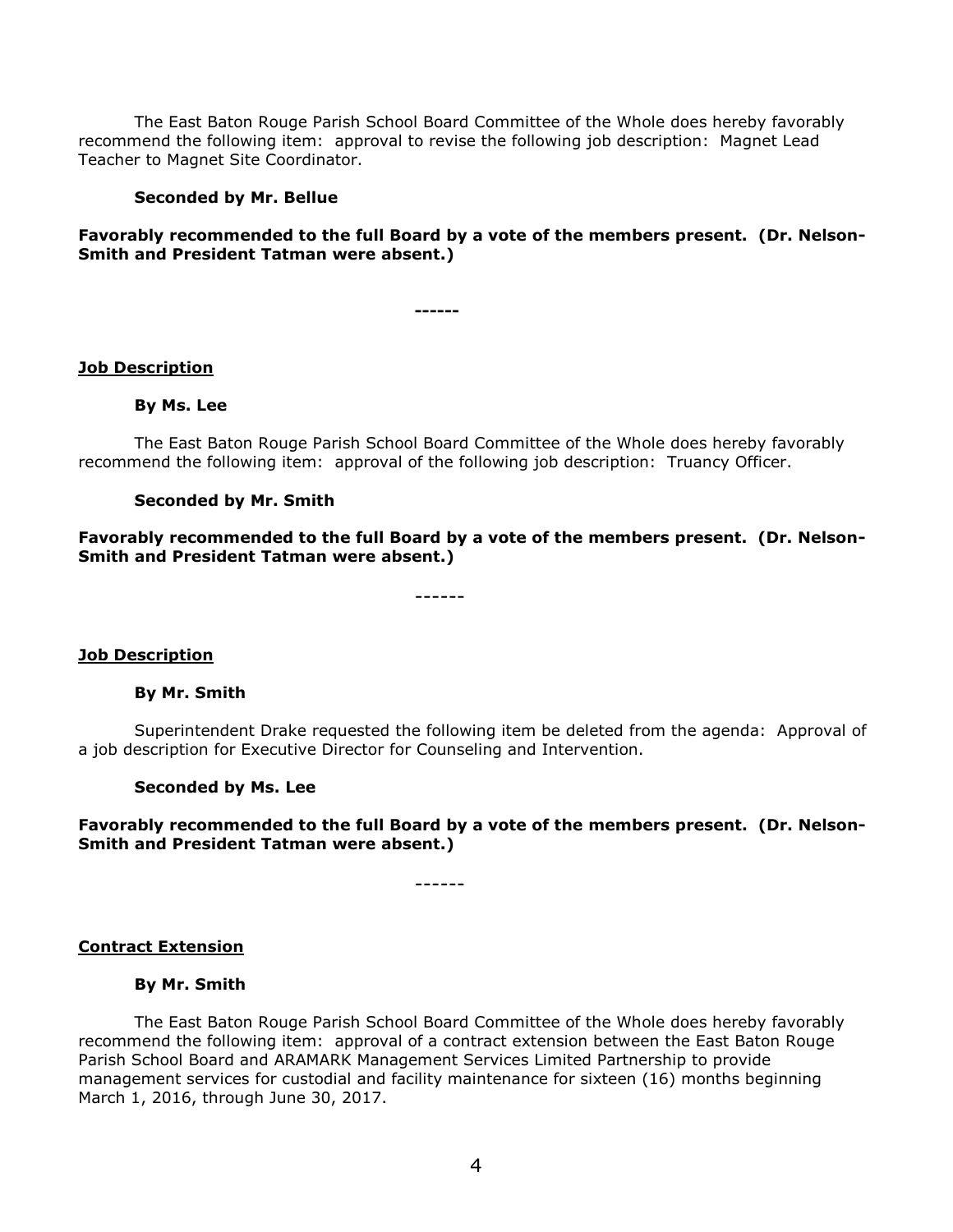## **Seconded by Mr. Bellue**

**Favorably recommended to the full Board by a vote of the members present. (Dr. Nelson-Smith and President Tatman were absent.)**

**------**

## **Grants**

## **By Ms. Ware-Jackson**

The East Baton Rouge Parish School Board Committee of the Whole does hereby favorably recommend the following item: approval of the Arizona State University Innovation through Design Thinking Program Grant (iDT) for the following schools: (a). Twenty thousand dollar (\$20,000.00) and fifty (50) mobile devices from the Verizon Foundation from September 4, 2015, through September 4, 2016, for McKinley High School educators to learn how to teach design-thinking, innovation, entrepreneurship, and STEM skills; (b). Twenty thousand dollar (\$20,000.00) and ten (10) mobile devices from the Verizon Foundation from September 4, 2015, through September 4, 2016, for Scotlandville Magnet High School educators to learn how to teach design-thinking, innovation, entrepreneurship, and STEM skills.

# **Seconded by Mr. Smith**

**Favorably recommended to the full Board by a vote of the members present. (Ms. Lee, Dr. Nelson-Smith and President Tatman were absent.)**

**------**

# **Cooperative Endeavor Agreement**

#### **By Mr. Smith**

The East Baton Rouge Parish School Board Committee of the Whole does hereby favorably recommend the following item: approval of a Cooperative Endeavor Agreement between the East Baton Rouge Parish School Board and the Recovery School District of Louisiana regarding the return of Istrouma High School and related matters.

## **Seconded by Ms. Ware-Jackson**

**Favorably recommended to the full Board by a vote of the members present. (Ms. Lee, Dr. Nelson-Smith and President Tatman were absent.)**

**------**

#### **Settlement of a Law Suit**

**By Mr. Bellue**